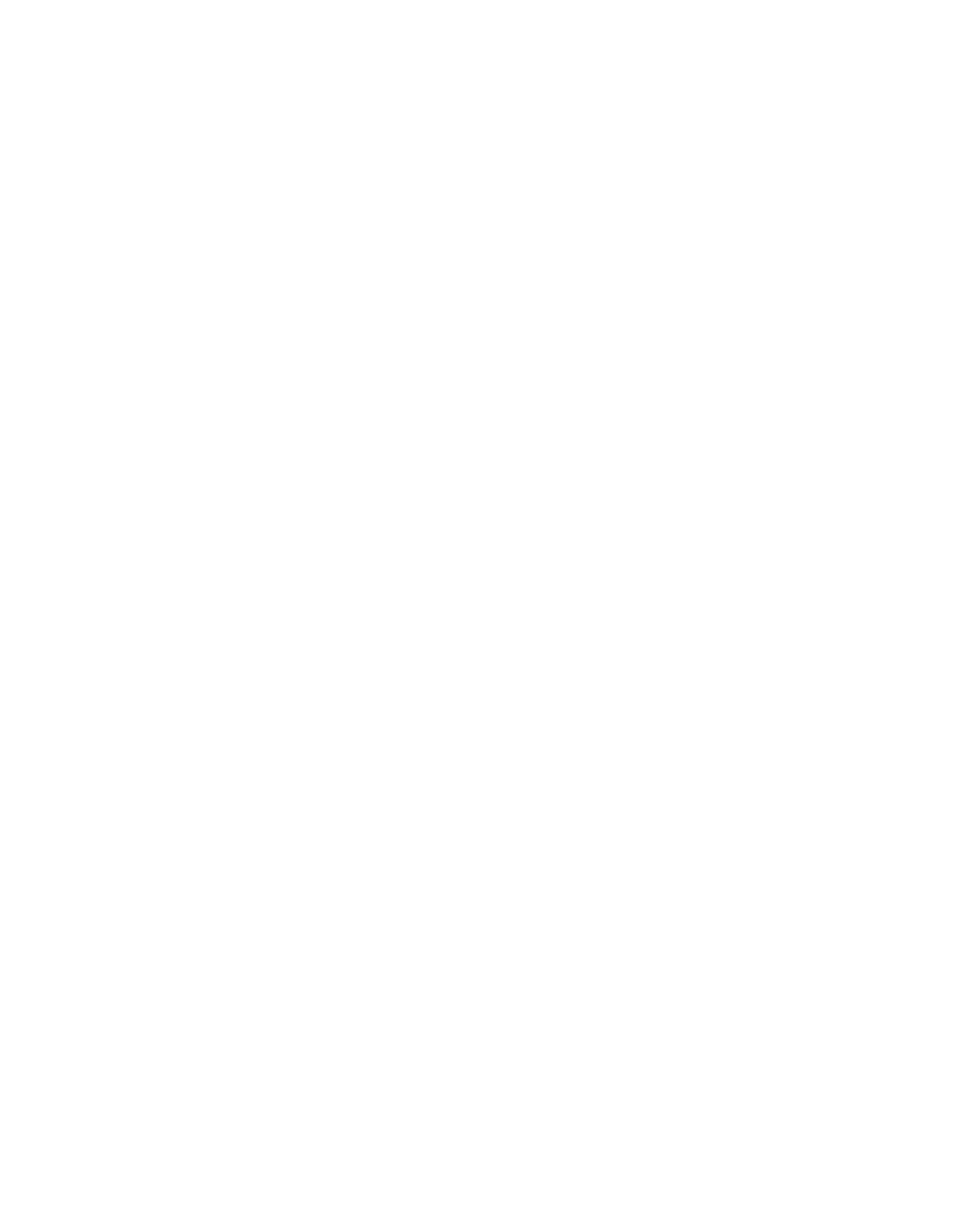## *July*

#### Again

A horse stands still, Awakening to an unknown tremor.

Life pours out, Slips to ground

And the world turns Again.

They dash and race beneath the light, And stretch to touch all sustenance.

Gathering, floating in their dust They live.

And the world turns again.

A horse stands still, Tired, too weary to know the tremor.

Life pours out, Slips to ground

And world turns Again.

By Beverly Rockwell, Madison County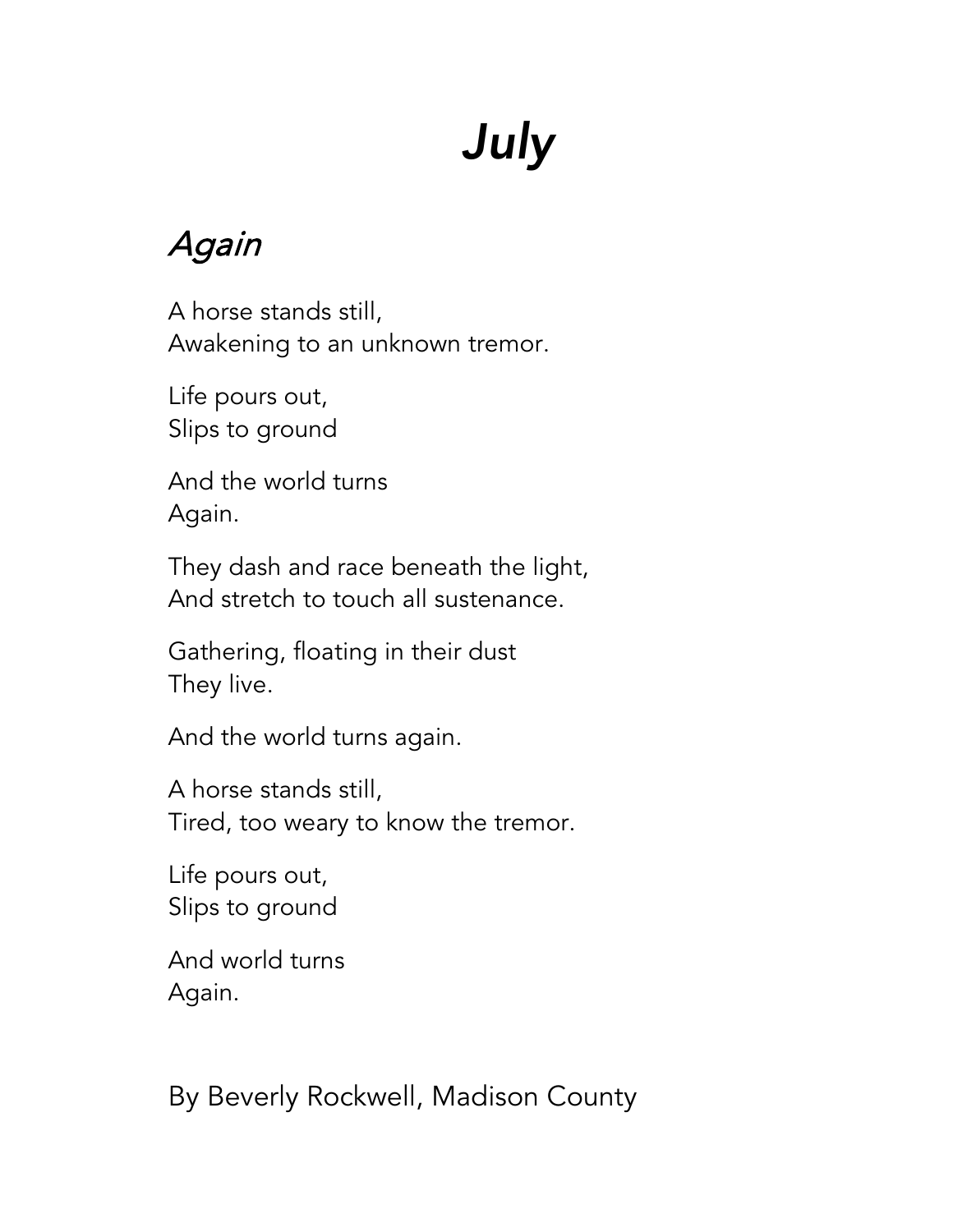## *August*

#### **Kim in the Third Ring**

She leans on a broken fence waiting on a telegram and peeling paint With some surprise Imagines all the things she might do. Look down this dust road-it's not me. Just you wait. She longs to preach She longs for patience She longs for another smoke. Look down this dust road-It's not me. Just a couple of dollars In a few more days She smells rising bread and red dust. She sees a maudlin sun and decides All paths lead to land.

By Herb Goodman, Madison County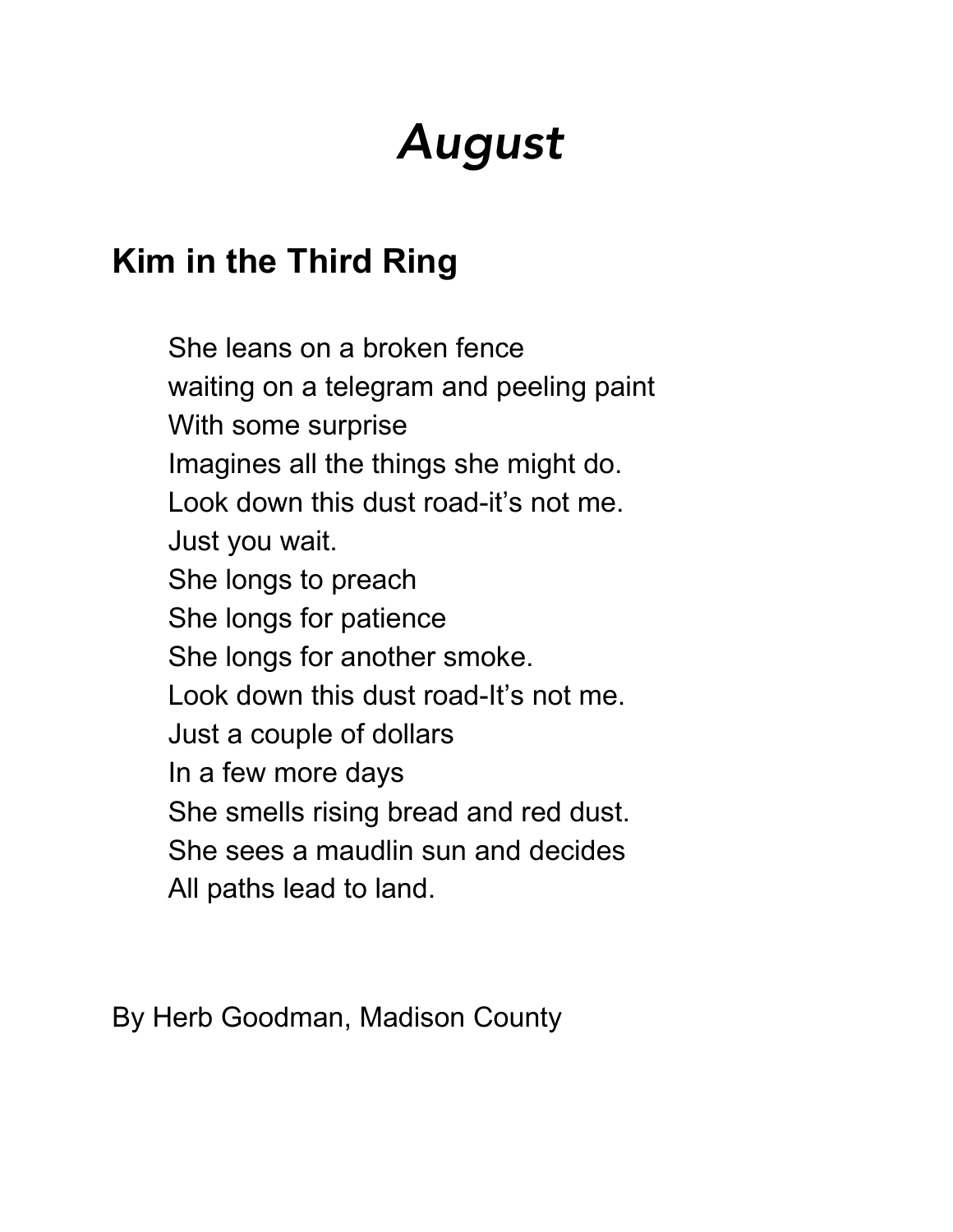## *September*

#### Glory

My home is in Glory It's way over there; Beyond the great sunset, And clean mountain air; There's waiting for me, A mansion beyond, and Loved ones to welcome me home. I love my dear country It's farmlands and yields, The fish, in the waters and crops in the fields; The blue skies & bluegrass, can never Compare, to the joys that await for me there. Chorus: Take me home, take me home; To see my loved ones over there, in that land That is so fair, but my Jesus is the first one that I'll see.

By Sandy Hamilton, Nicholas County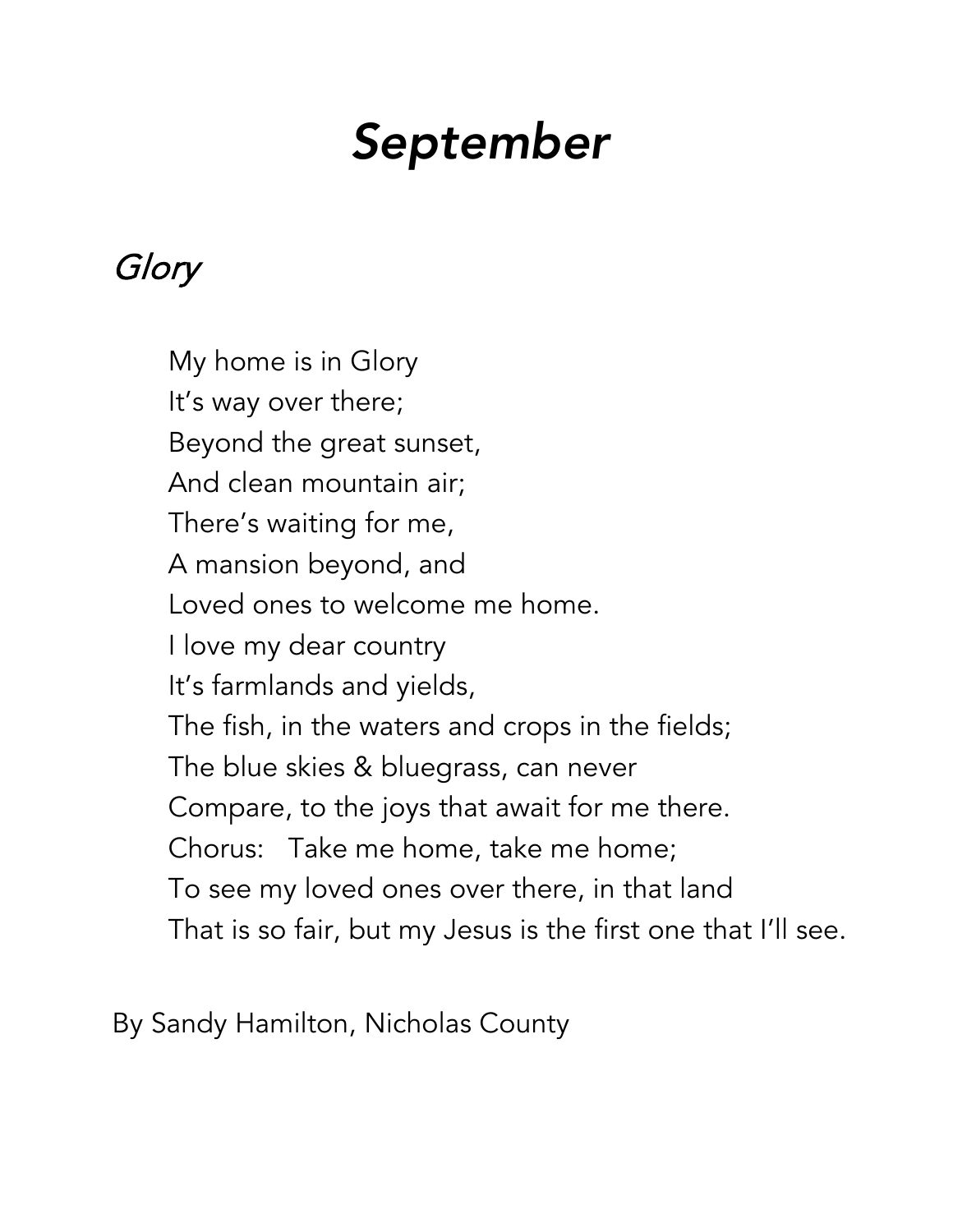## *October*

#### Symbolic Sunscreen

A minister told to Me last week It covers us With brightness Others cannot see None can wipe It from our faces Is given to us Permanently and Is Called: GRACE

By Mary Ann Mitchell, Henry County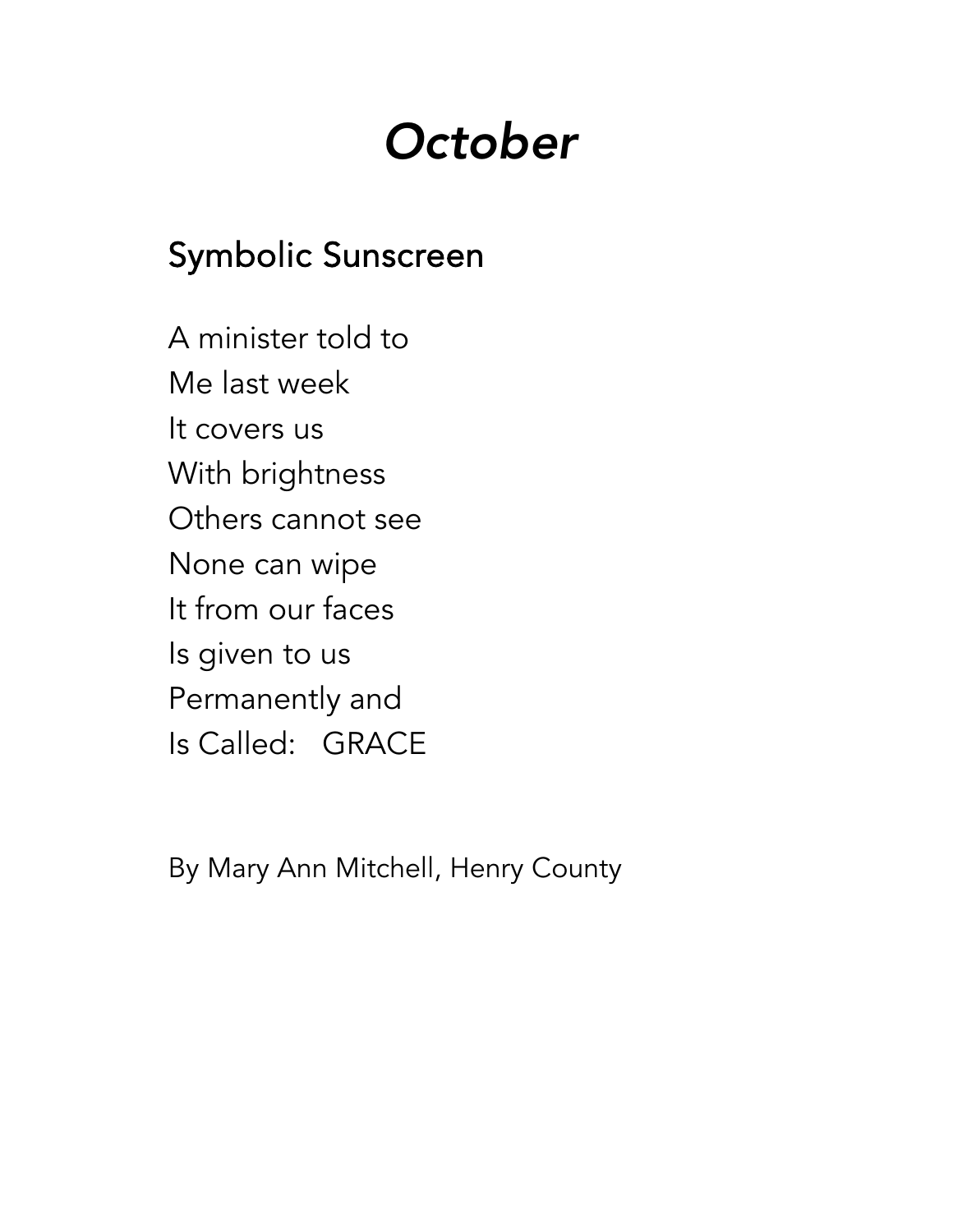## *November*

*Miracles of Life*

I look up in the dark and see the stars at night, I get up in the morning, and see the morning light. Each day is like another; full of love and sometimes strife. And I can only wonder at the miracles of life.

Nothing special happens with the dawning of each day, But my heart is filled with gladness as I go upon my way. The smile of a grandchild, or a laugh shared with a friend. A hug, a kiss, a kindness, any sadness they will mend.

I pause and take the time to appreciate each day, From falling leaves to flakes of snow to all the blooms of May,

Someday I will be gone. I'll have to leave this earth behind, But I will have life's blessings, held in my heart and mind.

God made this precious earth, and he has put us here, With more than we can fully see or ever know, I fear. Each day I truly marvel at the wonders of this land, And the miracles of life, given from his hand.

By Linette Wheeler, Woodford County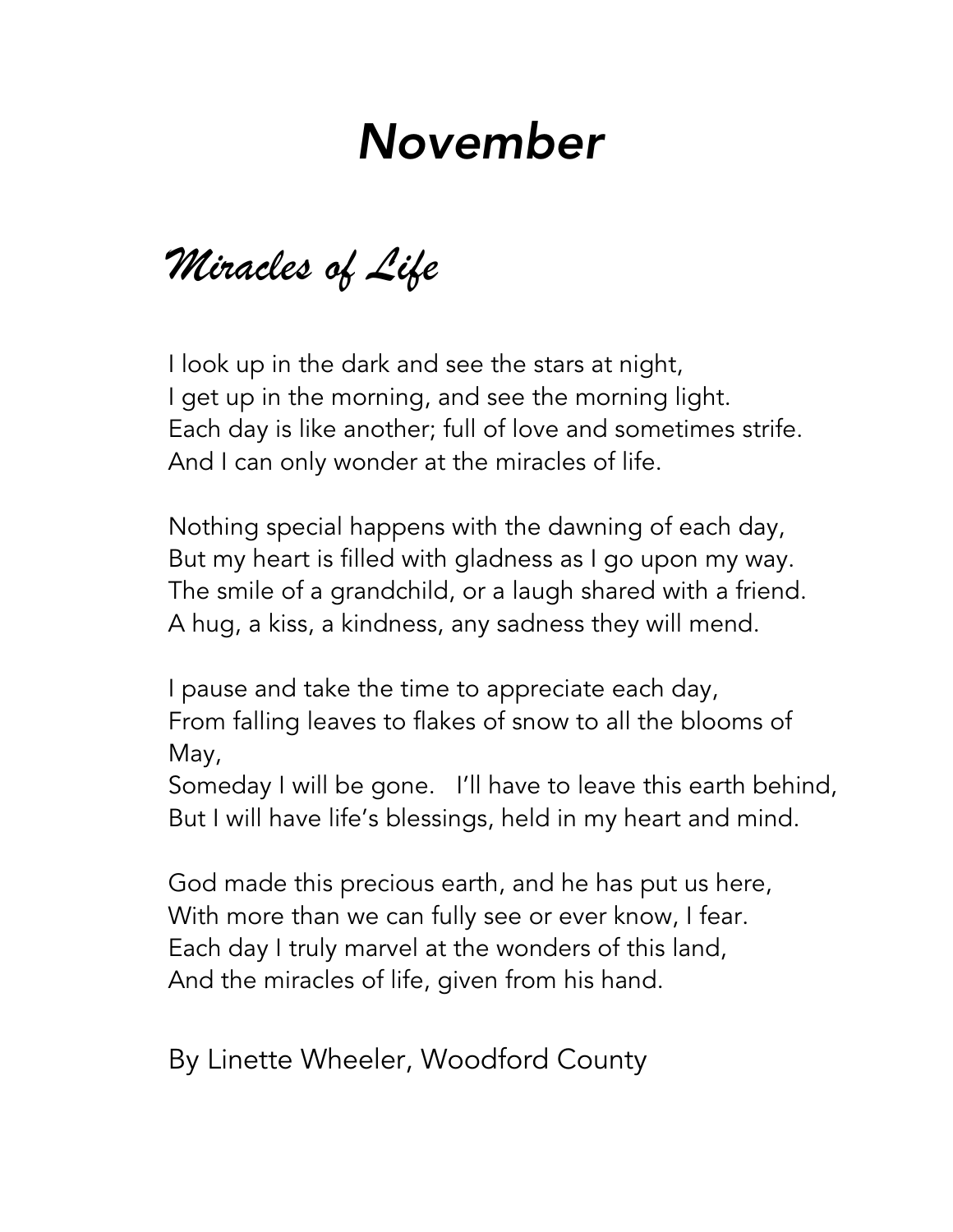## *December*

#### The Innkeeper

The Innkeeper probably thought that he had a good excuse for not finding a room for Jesus in his inn and for sending Mary, who was in labor, to go into the bleak stable with the animals to have her baby and the scriptures depict. At least he did provide the stable.

And yet, we can imagine that when he heard that the newborn child was the Messiah, he probably regretted that he was not more hospitable to them.

Perhaps you can relate to his predicament; your schedule is overcrowded and you don't have enough room to give the time and attention to Christ that he deserves (and that you need)?

Can you be more generous with your time and your heart to enjoy the true meaning of Christmas?

By Vicky Greenwell, Laurel County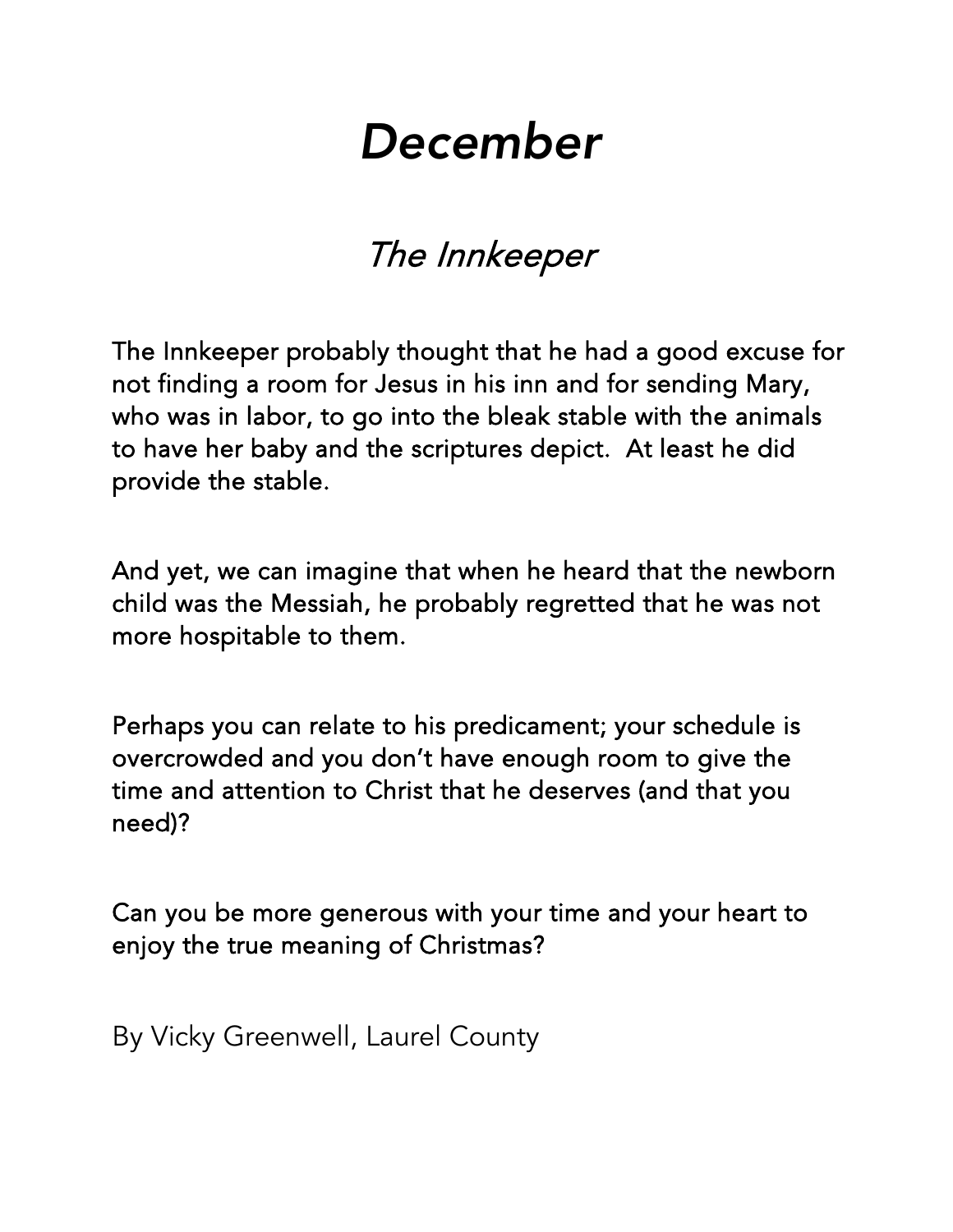#### *January*

#### **2020**

To put it mildly this year has been difficult Everything changed quickly Living with masks and social distancing Not wanting to have to stay home But worrying about just going out to the store. Listening to the news every day for updates And feeling depressed at what I hear The uncertainty of not knowing what will happen next Hoping it will get better and not worse Wanting so badly to spend time with my family and friends Trying hard to stay close to them any way I can But sometimes they just feel so far away I feel thankful that they all safe and healthy And I look forward to the day, hopefully soon That we can visit, laugh and hug all we want Without worrying about masks and social distancing Now that this year is nearly over My hope is that this year is nearly over My hope is that the new year will bring us all together again I am looking for that bright light at the end of the tunnel For that cloud with a silver lining And a traditional Story book Happy Ending.

By Ann Adams, Simpson County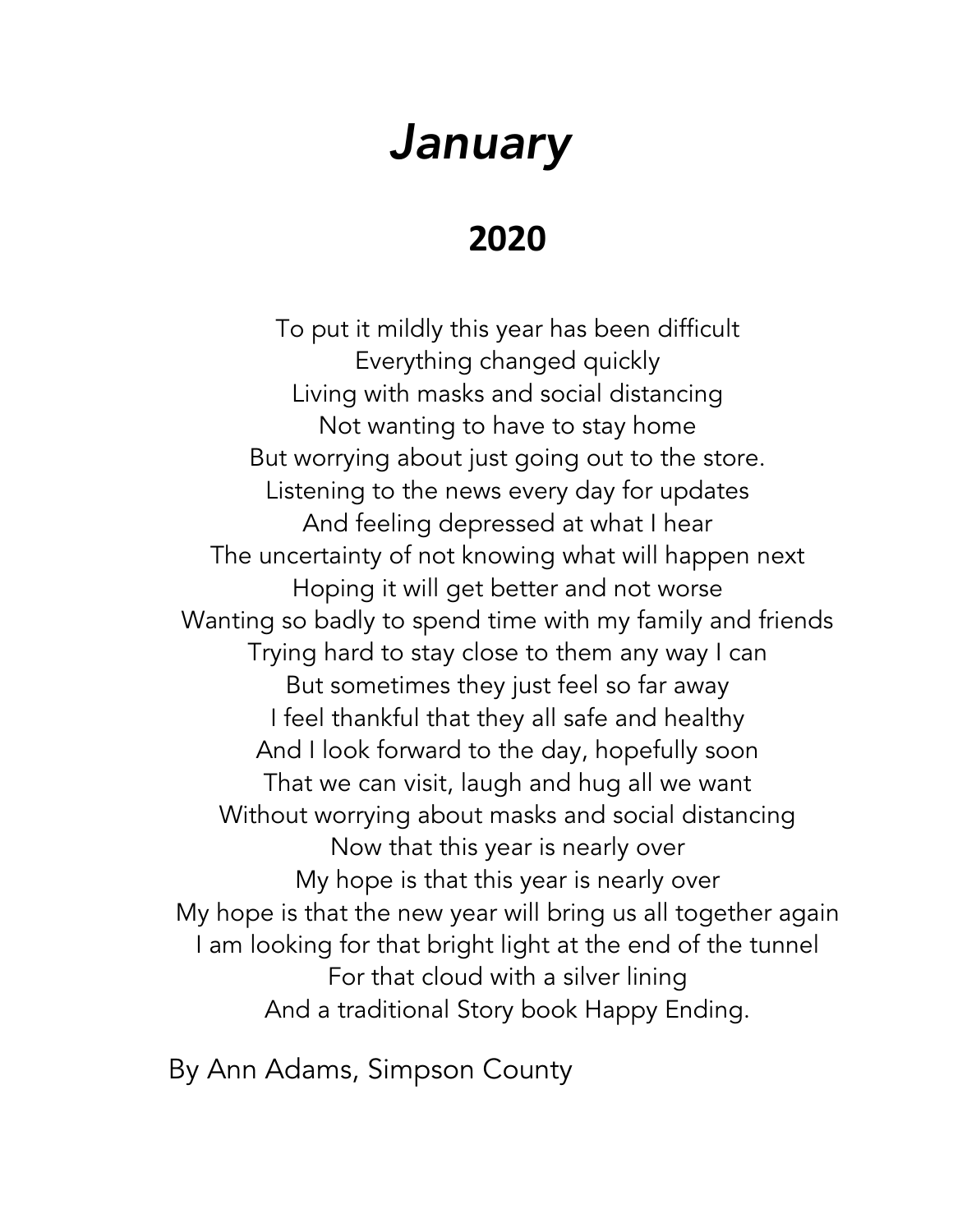## *February*

#### Reconfigure your Monday to Sunday daily routine

Each morning when we awake to see a brand new day Our hearts rejoice that we didn't pass away. God granted us another blessing in his own special way With his promise of renewed mercies not earned or deserved Believers and non-believers twenty-four hours he gives What you do with your day is totally up to you Be wide and make good choices your very life may depend Will God take presidency in your day or will other matters win? Family, friends, children, bill, laundry, shopping, work, or social media just to name a few How much time is too much time to prioritize total devotion to God to immerse ourselves in scripture, study, prayer, worship and praise? Don't miss out on God's blessings and amazing graces he so lovely extends Today can be a new beginning to reconfigure our daily chore routines Keep God first because no one could ever take his place to fill our heart's empty space Make your daily routine evident that the Holy Spirit lives in you Add to your daily mundane chores a spiritual component that energizes and revives your inner spirit with joy deep within Routines don't have to be boring or miserable to complete. There's always time to smile, laugh, whistle or hum a favorite tune Rework and reimagine your daily and weekly chores to include the joys of God's presence in your heart and in your home. Try envisioning vacuum Monday and Mercy and Meditation Monday, Laundry Tuesday, as Trust and Truth Monday Bathroom Wednesday, as Worship and Witnessing Wednesday, Mop and Empty Trash Thursday as Thankful and Testify Thursday, Clean Appliances Friday as Fellowship and Forgiveness Friday, Dust Saturday as Stewardship and Sacrifice Saturday, And Rest Sunday as Sharing and Service Sunday. May God bless your week as you honor him through your household chores. Thank him for blessing you with a house to beautify and the strength to complete each task daily. Take a victory lap for preserving as you bask in the cleanliness of your home.

#### By Mary McIntyre, Fayette County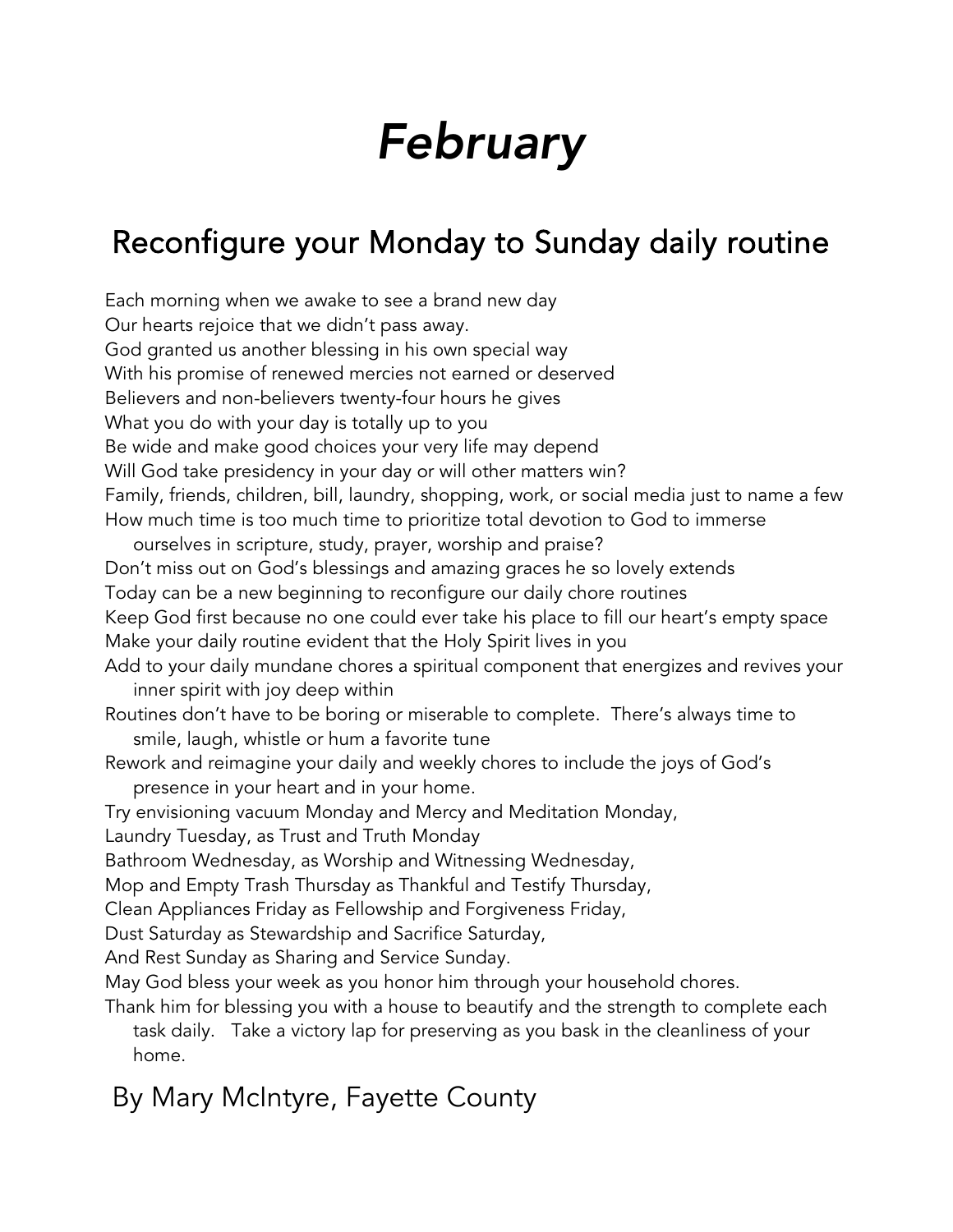## *March*

#### **Cat in the Moonlight**

Coolly observing The star studded, ebony sky, He sits, regally posed. Soft moonlight spills in streams Down his silver fur, Puddling in pools of shimmering light around his paws. He breaths silently, And I breathe in tandem with him, Inhaling his mystery and wisdom Languidly he moves in liquid motion, Melting into the night. And I will eternally carry this moment Close to my heart as gently As a broken winged bird.

By Lynda Turner, Breckinridge County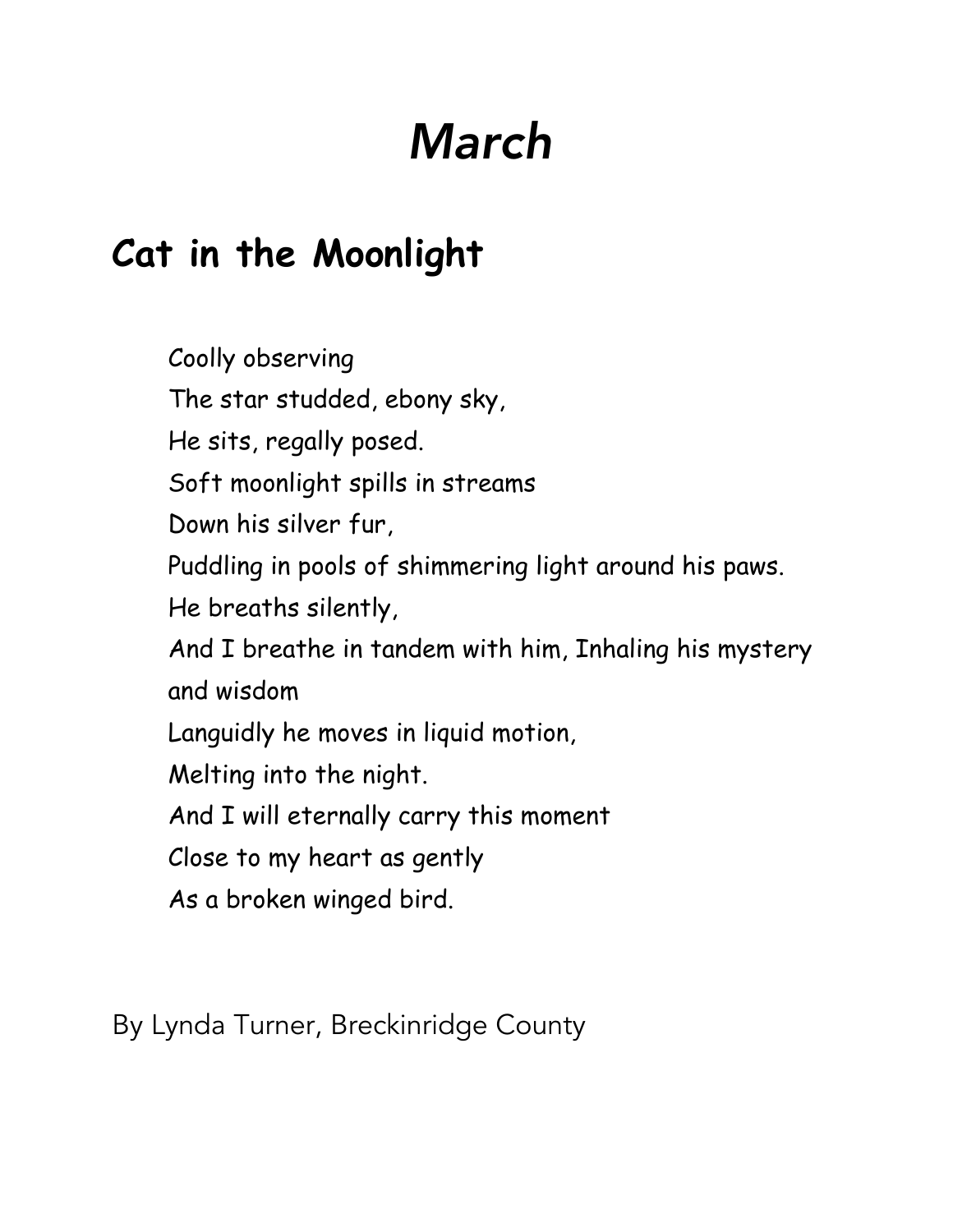## *April*

#### Spring Brings Renewal

The days are getting longer and will spring forward an hour soon, Green springs of grass are Beginning to be seen among The brown dirt in the yard. The birds are singing announcing The yellow, blue, and purple flowers That will soon burst forward. A new beginning, a time for new Birth from the earth. A time for putting Behind us the old and look forward to The new. A time to forget and forgive And move forward. Spring forward my Friend with a renewal of your mind and focus.

By Ticky Adams, Clay County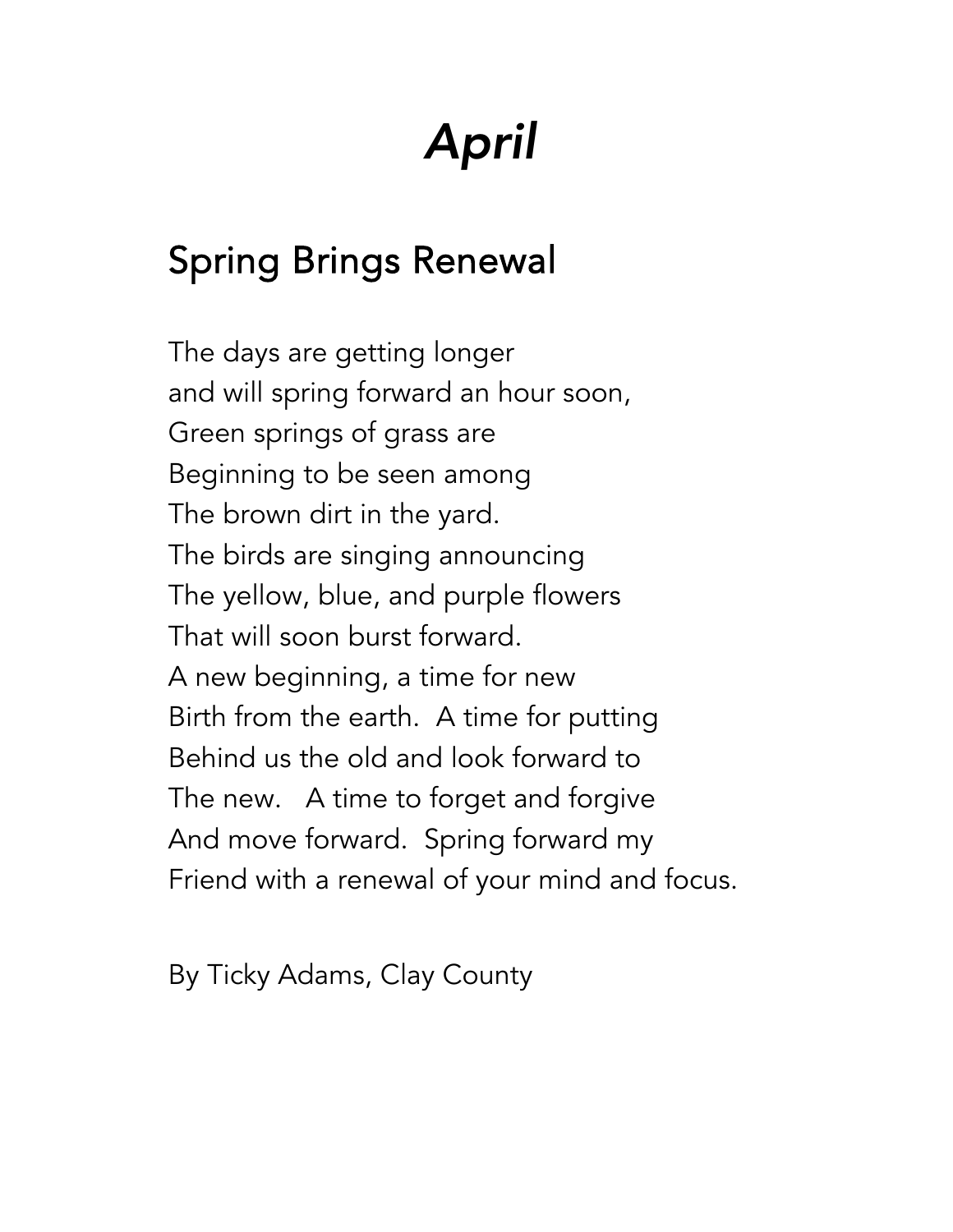## *May*

Razed, dilapidated, erased, GONE, The old home place, grandpa's….. Neither strawberry nor grapevines, No June-to-October apple trees Dropping their fruits for deep, delicious bites On warm afternoons……

Silence stood in lieu of pigs slurping at the trough Of mules gently grazing in the barn lot, Of cows calling softly to their calves, Of chickens wallowing in dirt baths.

Hungering for a trace of him Who taught me to hoe and to tell stories In sync to the rhythm of the hoes' strikes on soil... Only a deep empty ache smothered my heart.

Then, there SHE stood, Tall, deep green, angular Proud in the streaming brilliant summer sun Drooping with her new season of fresh pears to mellow In autumn's soon to come coolness.

She *remembered*…invited me to come again, Taste of her coarse grainy sweet fruit Much like Pa, who planted her Over a hundred years ago.

By Carolyn Pennington, Jackson County Homemaker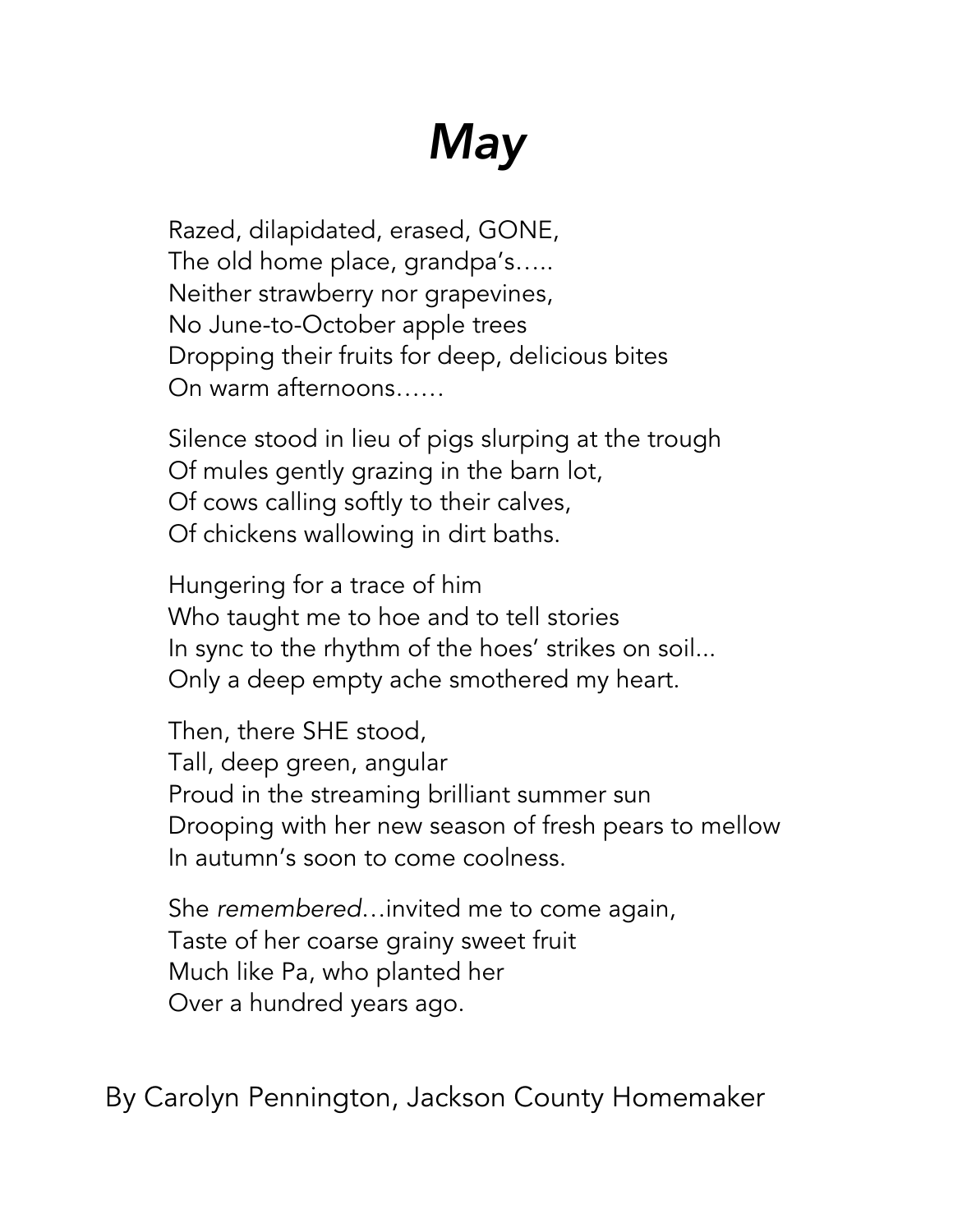## *June*

#### Through New Eyes

Shoes, toes in grass, tickles, Concrete and blacktop, rough Careful! Upward, upward Verdant boughs dance with the wind, Elephants and whales glide across the sky, Birds sing a symphony as they fly— Upward, upward Corbels, roof lines steeples, Rainbows and endless stars. "Look" says my child As his hold holds mine. Upward, Upward!

By Linda Oakes Russell, Taylor County